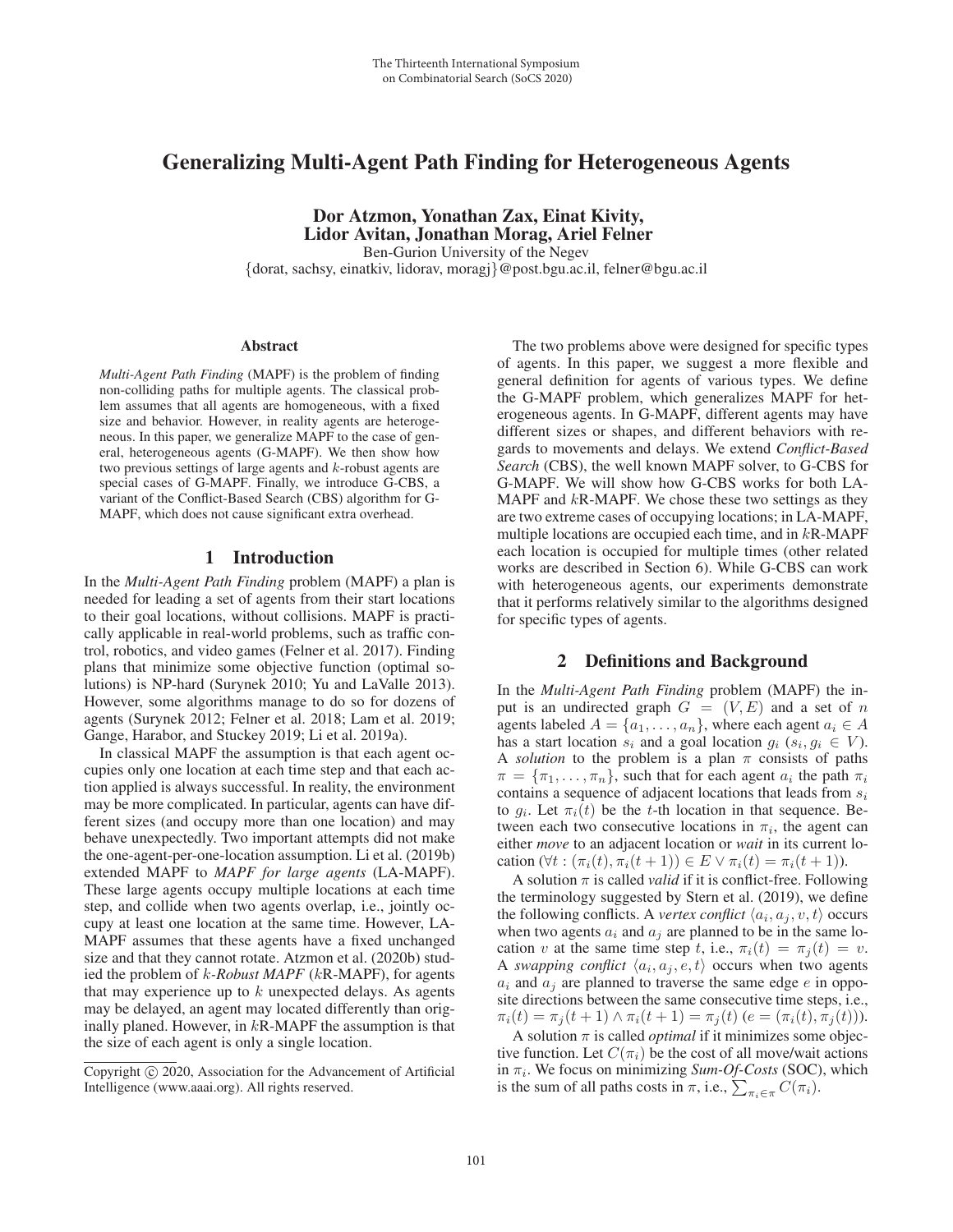## 2.1 Conflict-Based Search (CBS)

CBS (Sharon et al. 2015) is an efficient, popular algorithm for finding optimal MAPF solutions. CBS searches in two levels. The high-level of CBS builds a binary tree, called *Constraint Tree* (CT). Each CT node N contains: (1) *N.constraints*, a set of constraints; (2)  $N.\pi$ , a solution; (3) *N.cost*, the cost of  $N.\pi$  based on the selected objective function. A constraint  $\langle a, v, t \rangle$  forbids agent a from being in location  $v$  at time step  $t$  (the same can be done for an edge). The low-level of CBS plans a path for one agent from its start location to its goal location that satisfies a given set of constraints. Any single-agent path finding algorithm, such as A\*, can be used as the low-level algorithm. Each CT node calls the low-level for each agent along with its constraints from *N.constraints* (if such exist). CBS starts searching from a CT root node N that contains an empty set of constraints. Then, it identifies conflicts by scanning all paths in  $N.\pi$ . This can be done efficiently by using a hash table. A conflict  $\langle a_i, a_j, v, t \rangle$  is resolved by generating two new CT child nodes  $N_i$  and  $N_j$ . CBS imposes a constraint on each of the conflicting agents, i.e.,  $\langle a_i, v, t \rangle$  on  $N_i$  and  $\langle a_i, v, t \rangle$  on  $N_i$ . To obtain an optimal solution, CBS searches in a *best-first* search manner (lowest cost first). When a conflict-free CT node N is expanded,  $N.\pi$  is returned as an optimal solution.

## 2.2 MAPF for Large Agents (LA-MAPF)

LA-MAPF (Li et al. 2019b) is an extension of MAPF for *large agents*. In LA-MAPF, each agent  $a_i$  is represented by a reference point (location), and has a fixed geometric shape  $P_i(v) \subseteq V$  that is projected from its reference point. Each agent  $a_i$  has a start reference point  $s_i$  and a goal reference point  $g_i$ . A vertex conflict  $\langle a_i, a_j, v_i, v_j, t \rangle$  between agents  $a_i$  and  $a_j$  occurs when the shapes of  $a_i$  and  $a_j$  projected by reference points  $v_i$  and  $v_j$ , respectively, at time step t overlap, i.e.,  $(\pi_i(t) = v_i) \wedge (\pi_j(t) = v_j) \wedge (P_i(v_i) \cap P_j(v_j) \neq \emptyset)$ <br>  $\emptyset$ <sup>1</sup> A solution is a conflict-free plan  $\pi$ , leading each agent  $\emptyset$ <sup>1</sup>. A solution is a conflict-free plan  $\pi$ , leading each agent from its start reference point to its goal reference point.

To optimally solve LA-MAPF problems, *Multi-Constraint CBS* (MC-CBS) was introduced and it works as follows. For a  $CT$  node  $N$ , conflicts are identified by simulating  $N.\pi$  and detecting overlapping shapes. A vertex conflict is identified when  $P_i(\pi_i(t)) \cap P_j(\pi_j(t)) \neq \emptyset$ .<br>To resolve a conflict in CT node N MC-CBS generates To resolve a conflict in  $CT$  node  $N$ , MC-CBS generates two CT child nodes  $N_i$  and  $N_j$ , each with a *multiconstraint*, which is a set of constraints  $C_i$  and  $C_j$  on the reference points of the conflicting agents  $a_i$  and  $a_j$ , respectively. For a given conflict  $\langle a_i, a_j, v_i, v_j, t \rangle$ , there are two approaches for determining the above multi-constraint: (1) The *Asymmetric approach* adds a single constraint to one of the agents  $C_i = \{ \langle a_i, v_i, t \rangle \}$ and a large set of constraints to the other agent  $C_j = \{ \langle a_j, v', t \rangle | \langle a_i, a_j, v_i, v', t \rangle \text{ is a vertex conflict} \}.$ <br>The *Symmetric approach* chooses one overlapping location The *Symmetric approach* chooses one overlapping location  $v \in P_i(v_i) \cap P_j(v_j)$ , and sets  $C_i = \{ \langle a_i, v', t \rangle | v \in P_i(v') \}$ <br>and  $C_i = \{ \langle a_i, v'' | t \rangle | v \in P_i(v'') \}$ and  $C_j = {\langle a_j, v'', t \rangle | v \in P_j(v'')}.$ 

### 2.3  $k$ -Robust MAPF  $(kR\text{-}MAPF)$

kR-MAPF (Atzmon et al. 2020b) is a variant of MAPF with an additional parameter  $k$ . In  $k$ R-MAPF, each agent can be delayed up to k times. A solution to kR-MAPF is a plan  $\pi$ such that there are no  $k$ -delay conflicts in  $\pi$ . A k-delay conflict  $\langle a_i, a_j, v, t_i, t_j \rangle$  between agents  $a_i$  and  $a_j$  occurs when both agents are planned to be in location v at time steps  $t_i$ and  $t_j$ , where  $|t_i - t_j| \leq k$ , i.e.,  $\pi_i(t_i) = \pi_j(t_j) = v$ .

kR-MAPF was solved by a CBS-based algorithm, called *Improved* k*-Robust CBS* (IkR-CBS). IkR-CBS identifies and resolves conflicts as follows. For a CT node N, k-delay conflicts are identified in  $N.\pi$  when two agents occupy the same location in time steps  $t_i$  and  $t_j$ , receptively, where  $|t_i-t_j| \leq$ k. To resolve k-delay conflicts, IkR-CBS uses range constraints (which are similar to the multi-constraint described above). While MC-CBS imposed multiple constraints of locations on a specific time step, IkR-CBS imposes multiple constraints of time steps (range of time steps) on a specific location. A range constraint  $\langle a, v, [t_1, t_2] \rangle$  prohibits agent a to be in location v at time range  $[t_1, t_2]$ . For a given conflict  $\langle a_i, a_j, v, t_i, t_j \rangle$ , there are also two approaches for determining the constraints ranges as follows. (1) The *Asymmetric approach* imposes a constraint of a single time step on one agent  $\langle a_i, v, t_i, t_i \rangle$ , and a large range of time steps on the other agent  $\langle a_i, v, [t_i - k, t_i + k] \rangle$ . Of course, the range can be divided differently between the agents, in a more balanced way. (2) The *Symmetric approach* imposes the same range of time steps on both agents. Assuming that  $t_i \leq t_j$ , the symmetric constraints are  $\langle a_i, v, [t_j - k, t_j] \rangle$ and  $\langle a_i, v, [t_j - k, t_j] \rangle$  for agents  $a_i$  and  $a_j$ , respectively. There are other possible symmetric ranges that can be imposed, such as  $\langle a_i, v, [t_i, t_i + k] \rangle$  and  $\langle a_i, v, [t_i, t_i + k] \rangle$ .

### 3 Generalized MAPF (G-MAPF)

In this section, we introduce G-MAPF, which generalizes MAPF for heterogeneous agents.

**Definition 3.1** (State  $S_i$ ). A state  $S_i \subset V$  is a list of locations that are occupied by agent  $a_i$ .

**Definition 3.2** (Transition Function  $Tr_i$ ). Given a state  $S_i$ , the transition function  $Tr_i(S_i)$  returns a set of m states  $\{S_i^1, \ldots, S_i^m\}$ , each is a state that agent  $a_i$  reaches by per-<br>forming one of m applicable actions for  $a_i$  positioned at  $S_i$  $\{S_i, \ldots, S_i\}$ , each is a state that agent  $a_i$  reaches by performing one of m applicable actions for  $a_i$  positioned at  $S_i$ .

Transition functions can define many types of actions, such as moving, waiting, rotating, jumping, and changing the shape of the agent. Moreover, a unique transition function can be defined for each agent.

The *Generalized MAPF* (G-MAPF) problem is defined on an undirected graph  $G = (V, E)$  and a set of n agents labeled  $A = \{a_1, \ldots, a_n\}$ . Each agent  $a_i$  has a start state  $S_i$ , a goal state  $S_i$ , and a transition function  $Tr_i$ . The task<br>is to find a *states plan*  $\hat{\pi}$  which consists of *states paths*<br> $\hat{\pi} = \{\hat{\pi}_1, \hat{\pi}_2\}$  such that for each agent  $a_i$ ; the states path  $i_s^s$ , a goal state  $S_s^g$ , and a transition function  $Tr_i$ . The task<br>to find a *states plan*  $\hat{\pi}$  which consists of *states paths*  $\hat{\pi} = {\hat{\pi_1}, \dots, \hat{\pi_n}}$ , such that for each agent  $a_i$  the states path  $\hat{\pi}_i$  contains a sequence of states that leads from  $S_i^s$  to  $S_i^g$ . Let  $\hat{\pi}_i(t)$  be the *t*-th state in that sequence. Between each two  $\hat{\pi}_i(t)$  be the t-th state in that sequence. Between each two consecutive states in  $\hat{\pi}_i$ , there must be a transition according to  $Tr_i$ , namely,  $\widehat{\pi}_i(t+1) \in Tr_i(\widehat{\pi}_i(t)).$ 

Similarly to classical MAPF, a solution  $\hat{\pi}$  is *valid* if it is conflict-free, namely, agents do not overlap. In G-MAPF, we

<sup>&</sup>lt;sup>1</sup>Similar definitions exist for swapping conflicts.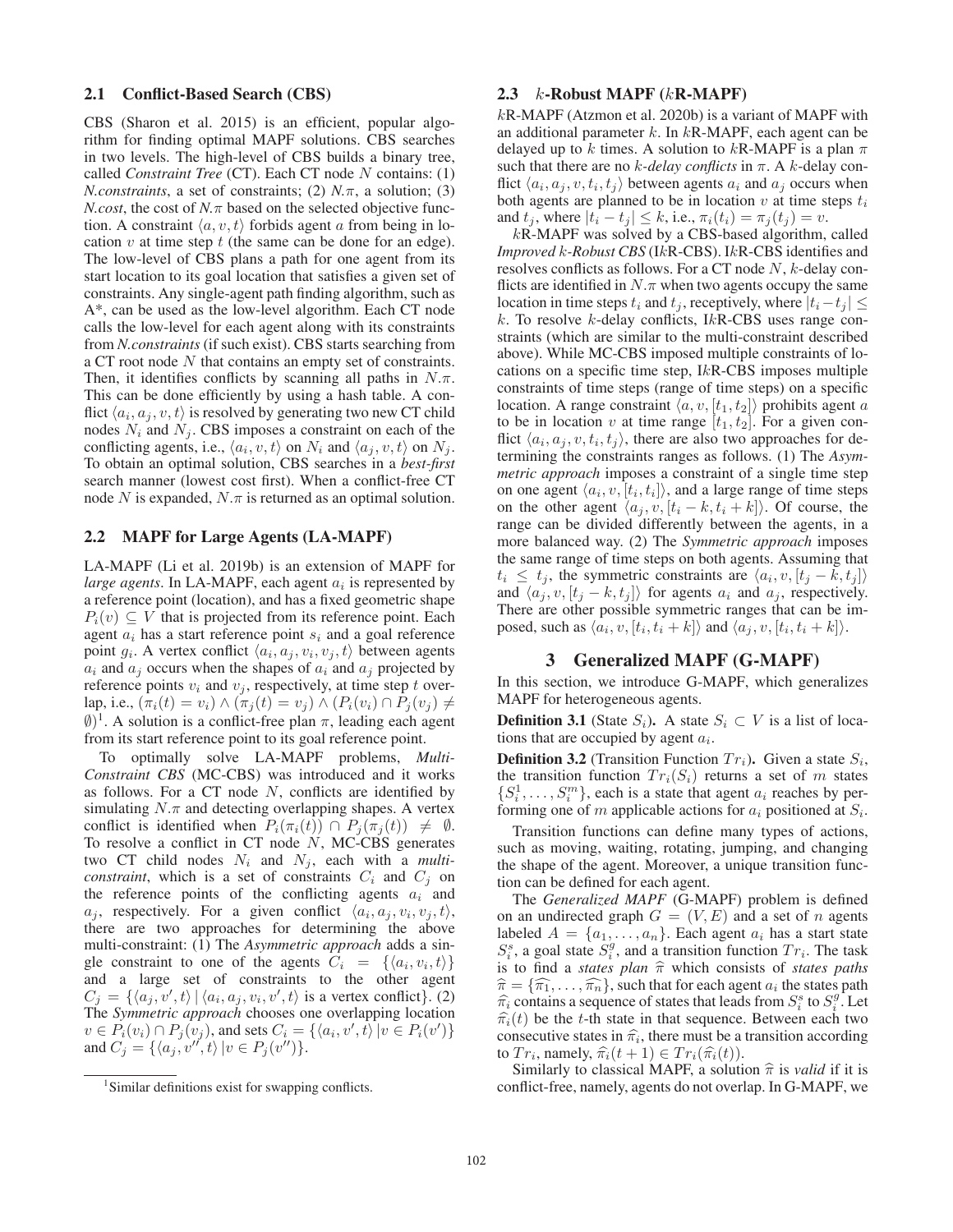

Figure 1: (a) LA-MAPF problem. (b) G-CBS's CT for LA-MAPF. (c) kR-MAPF problem. (d) G-CBS's CT for kR-MAPF.

define the following conflicts. A *Vertex conflict*  $\langle a_i, a_j, v, t \rangle$ occurs when both agents  $a_i$  and  $a_j$  are planned to occupy v (v is in the overlapping area) at time step t, i.e.,  $v \in$  $\widehat{\pi_i}(t) \cap \widehat{\pi_j}(t)$ . A *Swapping conflict*  $\langle a_i, a_j, v_i, v_j, t \rangle$  occurs when both agents  $a_i$  and  $a_j$  are planned to swap locations  $v_i$  and  $v_j$  between the same two consecutive time steps, i.e.,  $(v_i \in \hat{\pi}_i(t) \cap \hat{\pi}_j(t+1)) \wedge (v_j \in \hat{\pi}_i(t+1) \cap \hat{\pi}_j(t)).$ 

This generalization provides two contributions. First, it can generalize both LA-MAPF and kR-MAPF, as well as other types of agents. Second, while both LA-MAPF and kR-MAPF require a sophisticated method for constraining the agents to avoid collisions (multi-constraint or range constraints), this generalization defines a similar, simpler constraining method, as will be presented in Section 4.

#### 3.1 Generalizing  $LA-MAPF$  and  $kR-MAPF$

Next, we define LA-MAPF as a special case of G-MAPF. Recall that  $P_i(v)$  denotes the geometric shape of agent  $a_i$ projected by reference point  $v$ . For each agent  $a_i$ , its start and goal states  $S_i^s$  and  $S_i^g$  can be derived from its start and goal reference points stand  $a_i$  as  $P_i(s_i)$  and  $P_i(a_i)$  respecgoal reference points  $s_i$  and  $g_i$  as  $P_i(s_i)$  and  $P_i(g_i)$ , respectively. For each two reference points  $v$  and  $v'$  such that agent  $a_i$  can move from v to v', the transition function  $Tr_i$  can be built easily from theirs projections i.e.  $S' \in Tr_i(S_i)$  where built easily from theirs projections, i.e.,  $S'_i \in Tr_i(S_i)$  where  $S_i = P_i(v)$  and  $S'_i = P_i(v')$  $S_i = P_i(v)$  and  $S'_i = P_i(v')$ .<br>Generalizing *k*R-MAPE is

Generalizing kR-MAPF is less intuitive, as the agents do not have shapes but rather have a unique behavior. To adjust  $kR$ -MAPF to G-MAPF, we must define the locations 'occupied' by agents as projected from their behavior. In  $kR$ -MAPF, a  $k$ -delay conflict occurs when two agents are planned to be in the same location at time steps  $t_1$  and  $t_2$ , where  $|t_1 - t_2| \leq k$ . To avoid k-delay conflicts, we can say that at each time step an agent occupies its current location as well as its previous  $k$  locations (like a tail). Consequentially, each state S is a list of size  $k + 1$  (the current location and the previous  $k$  locations), where the first location  $(S[0])$  corresponds to the agent current location, the second location  $(S[1])$  corresponds to its previous location, and so on. For each agent  $a_i$ , its start state is  $S_i^s = (s_i, \ldots, s_i)$ <br>and its goal state is  $S_j^g = (a_i, a_i)$  (si and gi appear in and its goal state is  $S_i^g = (g_i, \ldots, g_i)$   $(s_i$  and  $g_i$  appear in all time steps). The transition function  $Tr_i$  for a state  $S_i$ all time steps). The transition function  $Tr_i$  for a state  $S_i$  =  $\{v_1,\ldots,v_{k+1}\}\$  of agent  $a_i$  is defined as follows. For each edge  $e = (v_1, v')$ , where  $v_1$  is the current location of the agent  $(= S_i[0])$  we create a new state  $S' = \{v' | v_1, \ldots, v_k\}$ agent (=  $S_i[0]$ ), we create a new state  $S'_i = \{v', v_1, \ldots, v_k\}$ 

(adding v' as the current location and removing  $v_{k+1}$  from the back of the list),  $S_i' \in Tr_i(S_i)$ .

## 4 Generalized CBS (G-CBS)

Next, we define *Generalized CBS* (G-CBS), a CBS-based solver for G-MAPF. We start by defining the constraint used by G-CBS, called *occupation constraint*.

Definition 4.1 (Occupation Constraint). An *occupation constraint*  $\langle a_i, v, t \rangle$  prohibits *any* location in the state of agent  $a_i$  to occupy location v at time step t, i.e.,  $v \notin \hat{\pi}_i(t)$ .

As in CBS, G-CBS works in two levels. The low-level of G-CBS gets an agent start state, goal state, its transition function, and a set of occupation constraints, and returns a *states path* for this agent. Here also, any single-agent solver can be used as the low-level solver. The low-level solver will only generate states that satisfy all occupation constraints and it must use the corresponding transition function to generate successive states. The high-level of G-CBS searches the CT, where each CT node N contains a *states plan* N. $\hat{\pi}$ . G-CBS runs a best-first search over the CT, and it identifies and resolves conflicts as follows.

**Identifying conflicts.** For each CT node  $N$ , G-CBS simulates  $N.\hat{\pi}$  and detects locations that are occupied by two agents  $a_i$  and  $a_j$  at the same time t, i.e.,  $\hat{\pi}_i(t) \cap \hat{\pi}_j(t) \neq \emptyset$ .<br>**Resolving conflicts** After detecting conflicts in CT node N

Resolving conflicts. After detecting conflicts in CT node N, G-CBS chooses one of the conflicts to resolve. For a chosen conflict  $\langle a_i, a_j, v, t \rangle$ , two new CT child nodes  $N_i$  and  $N_i$  are generated, with the additional occupation constraints  $\langle a_i, v, t \rangle$  and  $\langle a_i, v, t \rangle$ , respectively. Swapping conflicts are resolved in a similar way.

Example of LA-MAPF as G-MAPF. Figure 1(a) shows an example of a LA-MAPF problem with two agents  $a_1$  and  $a_2$ , each with a size of 2x2. Their start states are  $S_1^s = (A \ B \ E \ F)$  and  $S_2^s = (I \ J \ M \ N)$  (reference points A  $(A, B, E, F)$  and  $S_2^s = (I, J, M, N)$  (reference points A and I) and their goal states are  $S_3^g = (O, B, S, T)$  and and *I*), and their goal states are  $S_1^g = (Q, R, S, T)$  and  $S_2^g = (C, D, G, H)$  (reference points *Q* and *C*). Figure 1(b)  $S_2^2 = (C, D, G, H)$  (reference points Q and C). Figure 1(b) presents the corresponding CT generated by G-CBS. First,  $S_2^g = (C, D, G, H)$  (reference points Q and C). Figure 1(b) the root calculates a states path for each agent separately. Then, it identifies conflicts. Here, one conflict is identified  $- \langle a_1, a_2, J, 1 \rangle$ ; both agents occupy J at time step 1. The conflict is resolved by imposing an occupation constraint on each of the agents, and generating two corresponding CT child nodes. The minimal cost node is now selected next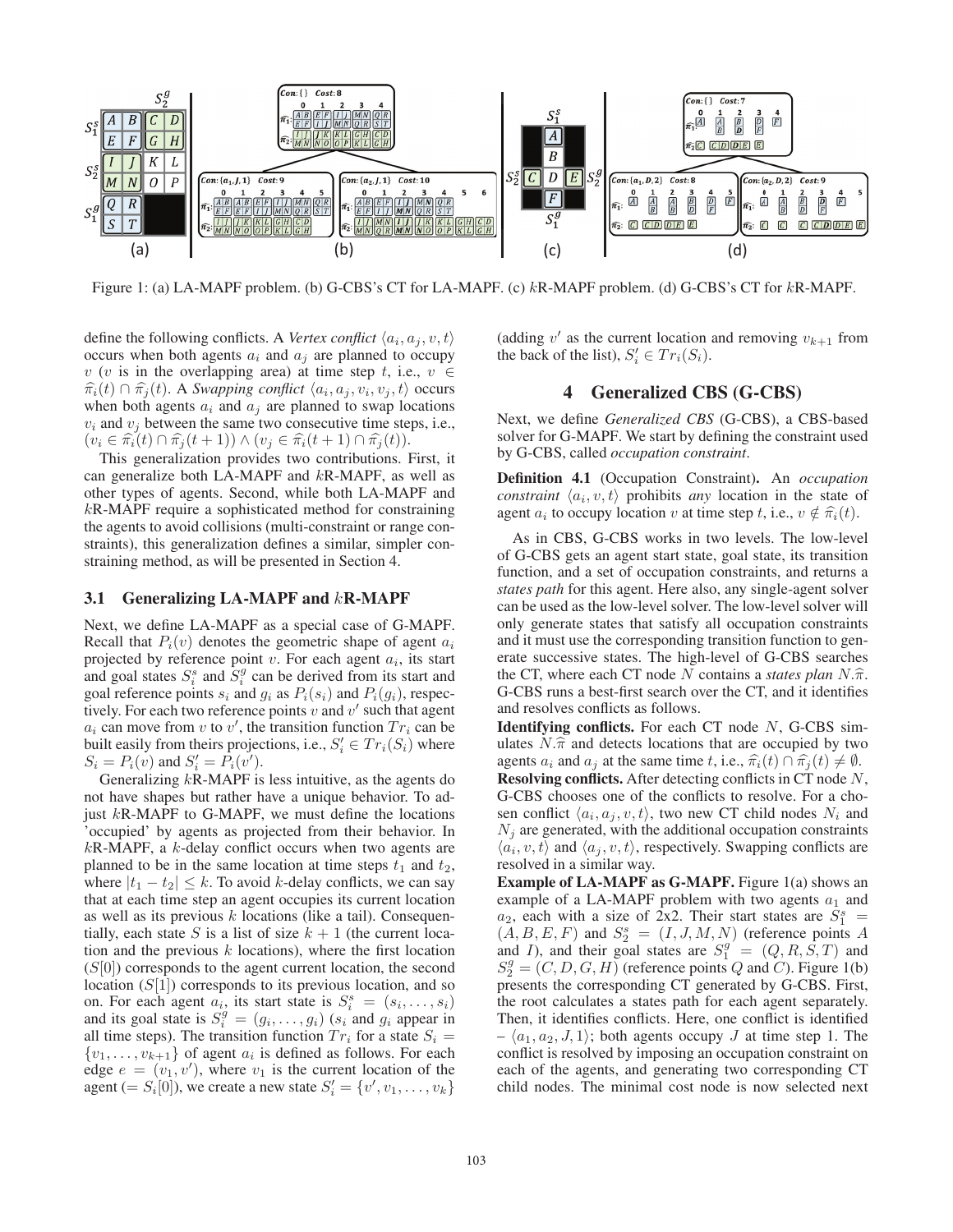|         | 30x30            |      |       |       | den502d          |      |      |        |
|---------|------------------|------|-------|-------|------------------|------|------|--------|
|         | $\boldsymbol{n}$ | Rate | #Exp  | Time  | $\boldsymbol{n}$ | Rate | #Exp | Time   |
| MC-CBS  | 2                | 99%  | 289   | 3.204 | 5                | 86%  | 6    | 8,189  |
| $G-CBS$ |                  | 97%  | 269   | 1.913 |                  | 94%  |      | 4.498  |
| MC-CBS  | 4                | 77%  | 1,155 | 5,188 | 10               | 51%  | 23   | 19.994 |
| $G-CBS$ |                  | 74%  | 1.207 | 4,626 |                  | 70%  | 23   | 9.711  |
| MC-CBS  | 6                | 40%  | 2,221 | 8,974 | 15               | 25%  | 39   | 28,437 |
| G-CBS   |                  | 37%  | 2,200 | 9,780 |                  | 36%  | 38   | 15,679 |

|           | 30x30  |      |      |       | den502d |      |      |        |
|-----------|--------|------|------|-------|---------|------|------|--------|
|           | $\eta$ | Rate | #Exp | Time  | $\eta$  | Rate | #Exp | Time   |
| $IkR-CBS$ |        | 100% |      |       |         | 94%  |      | 1.021  |
| G-CBS     |        | 100% | 10   | 523   |         | 91%  |      | 2.541  |
| $IkR-CBS$ | 10     | 96%  | 119  | 1.277 | 10      | 81%  | 31   | 3,331  |
| G-CBS     |        | 93%  | 163  | 1.571 |         | 74%  | 37   | 5.783  |
| $IkR-CBS$ | 15     | 89%  | 201  | 2.223 | 15      | 73%  | 50   | 19.287 |
| G-CBS     |        | 87%  | 216  | 3.540 |         | 51%  | 52   | 28,285 |

Table 1: LA-MAPF experiment.

Table 2: kR-MAPF experiment.

(the left child), and a valid solution with a cost of 9 is returned. Now, consider MC-CBS. MC-CBS with symmetric constraints would build the exact same CT. The occupation constraint imposed by G-CBS on location  $J$  is identical to the vertex constraint imposes by MC-CBS on reference points  $E, F, I$ , and  $J^2$ .

Example of kR-MAPF as G-CBS. <sup>A</sup> kR-MAPF problem  $(k = 1)$  with two agents  $a_1$  and  $a_2$  is presented in Figure 1(c). Their start and goal states are  $S_1^s = (A, A)$ ,<br>  $S_2^g = (F \ F)$  and  $S_2^s = (C \ C)$ ,  $S_2^g = (F \ F)$   $(s_1 = A)$  $\frac{S_1^3}{a_1}$  $\begin{array}{l} \mathcal{L}^g = (F, F), \text{ and } S^s_2 = (C, C), S^g_2 = (E, E) \ (s_1 = A,$ <br> $\mathcal{L} = F$ , so  $\equiv C$ , and  $g_2 = E$ ). Figure 1(d) shows the CT  $g_1 = F$ ,  $s_2 = C$ , and  $g_2 = E$ ). Figure 1(d) shows the CT created by G-CBS. In the CT the root node identifies a concreated by G-CBS. In the CT, the root node identifies a conflict in location  $D$  at time step 2. To resolve the conflict, the occupation constraints  $\langle a_1, D, 2 \rangle$  and  $\langle a_2, D, 2 \rangle$  are imposed on the agents. Next, the minimal cost CT node is expanded (the left child). No conflicts are identified and a solution with a cost of 8 is returned. Now, consider IkR-CBS for solving the same problem. IkR-CBS with symmetric constraints will impose the constraints  $\langle a_1, D, [1 - 2] \rangle$  and  $\langle a_2, D, [1 - 2] \rangle$ on the reference point. This is identical to the imposed occupation constraint  $\langle a_1, D, 2 \rangle$  done by G-CBS.<sup>2</sup>

#### Theorem 4.1. *G-CBS is sound, complete, and optimal.*

*Proof outline.* G-CBS determines that a CT node is a CT goal node only if it has no conflicts. Thus, the returned solution is a valid G-MAPF solution. As agents cannot occupy the same location at the same time step, by generating two CT child nodes  $N_1$  and  $N_2$  for CT node N, each valid solution that satisfies N.constraints also satisfies either  $N_1$ .constraints or  $N_2$ .constraints. Therefore, by performing a best-first search over the CT, G-CBS is guaranteed to return an optimal solution.  $\Box$ 

#### 5 Experimental Results

To evaluate G-CBS, we compared it to both MC-CBS and <sup>I</sup>kR-CBS with symmetric constraints, over 30x30 grids with

10% obstacles and over the den502d map from the movingai repository (Sturtevant 2012). In each experiment we created 70 instances with  $n$  randomly allocated agents and measured the average success rate (1min timeout; denoted by Rate), high-level expansions (denoted by #Exp), and time (in ms). The expansions and time were averaged over all instances that were solved by both solvers.

Table 1 shows the results for the comparison between MC-CBS and G-CBS. In this experiment we randomly allocated agents  $(n)$ , each with a square of size of 3x3. As can be seen, the results are relatively similar for both G-CBS and MC-CBS, with a clear advantage for G-CBS in the den502d map. This advantage is a result of the compact constraining method used by G-CBS. However, this is probably a matter of the implementation of MC-CBS.

The comparison between IkR-CBS and G-CBS is presented in Table 2. Here, each randomly allocated agent has a robustness of  $k = 2$ . We can see that IkR-CBS was a slightly faster than G-CBS, with a better success rate, and with almost the same number of expansions, on both 30x30 grids and on the den502d map. This is a result of the runtime of the low-level. While IkR-CBS identifies low-level nodes as similar based on a single location, G-CBS identifies similar nodes based on their entire occupation to allow for general occupation constraints, and hence consumes more time.

## 6 Related Work

Sharon et al. (2012) solved MAPF using CBS with *Metaagents*. Agents that conflicted more than B times during the search were merged and solved together as one meta-agent. G-CBS can define a meta-agent as one agent that occupies the multiple locations occupied by the meta-agent.

Agents can also be defined in MAPF as train-agents (Atzmon, Diei, and Rave 2019), i.e., agents that occupy a sequence of locations. G-CBS can also define agents as trains by setting their states as the occupied sequence of locations.

MAPF was also extended for a set of convoys (Thomas, Deodhare, and Murty 2015). Each convoy was defined by a set of edges. Thus, two agents can cross the same location without causing a collision. Adjusting G-CBS for such convoys require defining the states and constraints on edges, instead of locations, and hence left for future work.

## 7 Conclusions

In this paper we generalized MAPF for heterogeneous agents (G-MAPF). We showed how both LA-MAPF and kR-MAPF are special cases of G-MAPF. For solving G-MAPF, we introduced G-CBS, and showed experimentally that although G-MAPF is flexible, G-CBS performs relatively close to MC-CBS and IkR-CBS, which are hand tailored for one type of agent. Future work can suggest policies for selecting conflicts to resolve (Boyarski et al. 2015) and can adjust G-CBS for the case of probabilistic environments (Wagner and Choset 2017; Atzmon et al. 2020a).

#### 8 Acknowledgements

This research was supported by the Israel Science Foundation (ISF) under grant number 844/17 and by the United

<sup>&</sup>lt;sup>2</sup>Occupation constraints can be adjusted to be identical to asymmetric constraints. However, it will need to consider the specific shape of the agent. Thus, G-CBS does not directly support it.